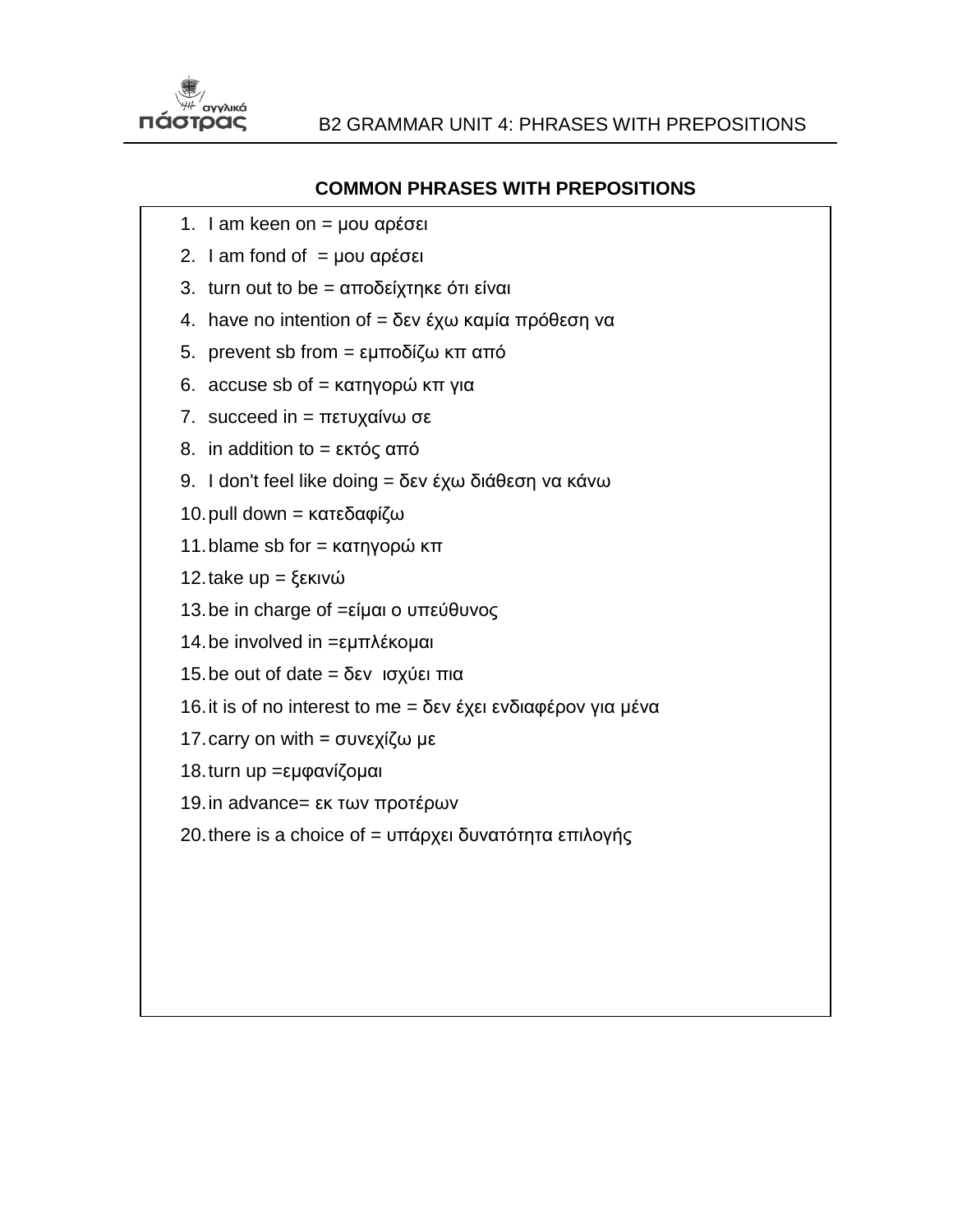

## **Transformations**

| Transformations: Complete the second sentence so that it has a similar meaning to the |
|---------------------------------------------------------------------------------------|
| first sentence.                                                                       |
| 1. I'm not as fond of writing poetry as I used to be. keen                            |
|                                                                                       |
| 2. "You stole my money!" John said to me. accused                                     |
|                                                                                       |
| 3. Not many students passed the exams last year. succeeded                            |
|                                                                                       |
| 4. She helped us settle in and gave us a tour of the place. addition                  |
|                                                                                       |
| 5.I hadn't expected that the seminal would be so interesting. turned                  |
|                                                                                       |
| be.                                                                                   |
| 6. I'm not going to let him take over the firm" Stella said. intention                |
|                                                                                       |
| 7. We couldn't get in because there was a police blockade. prevented                  |
|                                                                                       |
| 8. I like painting pebbles. fond                                                      |
| 9. I don't want to go to the cinema tonight. feel                                     |
|                                                                                       |
| 10. They are demolishing the old factory tomorrow. pulled                             |
|                                                                                       |
| 11. My mum said it was my fault we arrived late. blamed                               |
|                                                                                       |
| 12. She has started playing the guitar. taken                                         |
|                                                                                       |
| 13. Who is responsible for sending the invitations? charge                            |
|                                                                                       |
| 14. I'm not interested in reading politics. no                                        |
|                                                                                       |
| 15. The professor continued with his lecture after the break. carried                 |
|                                                                                       |
| 16. My driving license is not valid any more. date                                    |
|                                                                                       |
| 17. He denied any involvement in the affair. involved                                 |
|                                                                                       |
| 18. He arrived late at the meeting. turned                                            |
|                                                                                       |
| 19. Advance payment is necessary for attendance at the course. advance                |
|                                                                                       |
| 20. You can choose from over ten thousand of items in our site. choice                |
|                                                                                       |